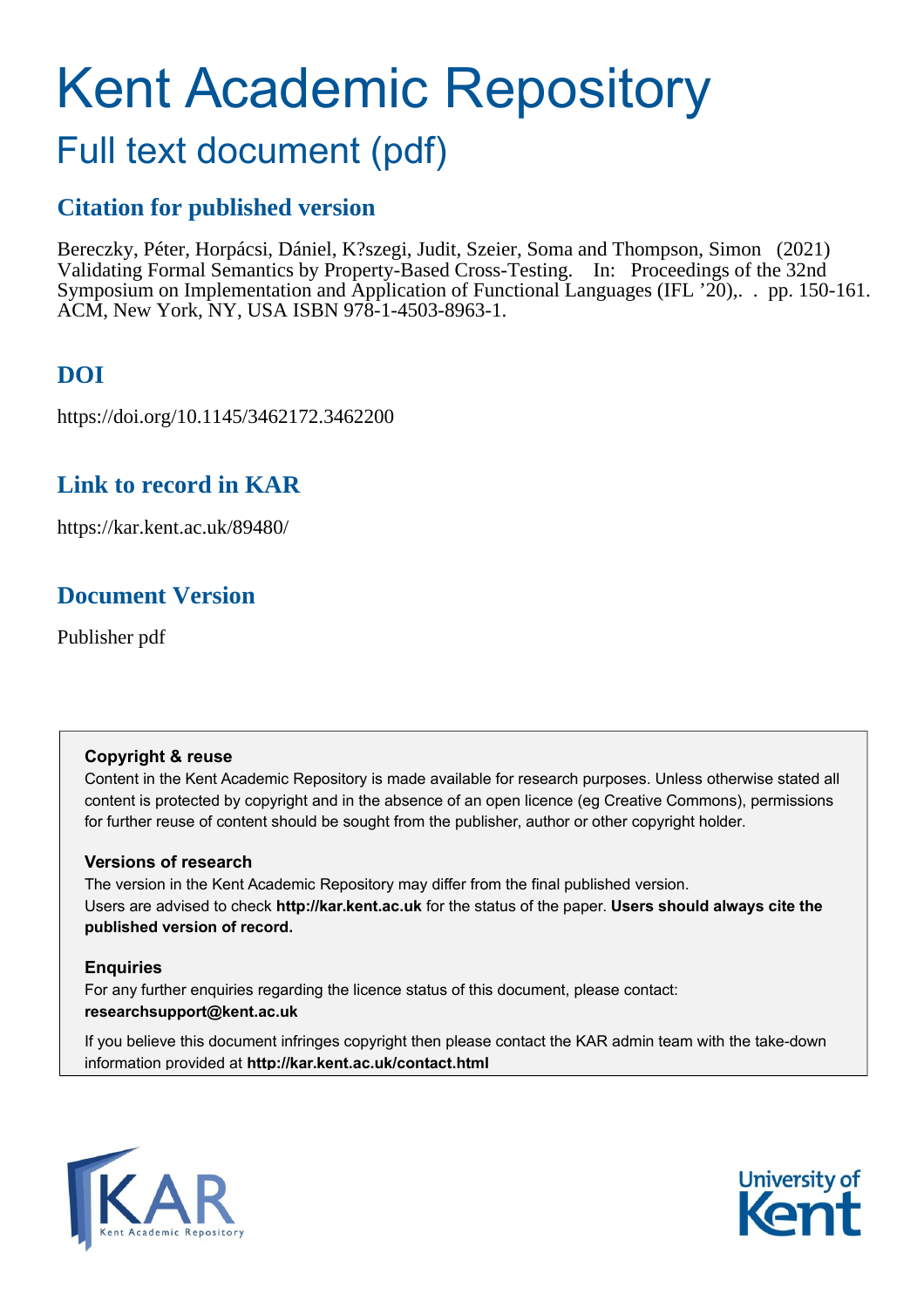# Validating Formal Semantics by Property-Based Cross-Testing

Péter Bereczky Dániel Horpácsi berpeti@inf.elte.hu daniel-h@elte.hu ELTE, Eötvös Loránd University Budapest, Hungary

Judit Kőszegi Soma Szeier koszegijudit@elte.hu szeier529@inf.elte.hu ELTE, Eötvös Loránd University Budapest, Hungary

Simon Thompson S.J.Thompson@kent.ac.uk University of Kent Canterbury, UK ELTE, Eötvös Loránd University Budapest, Hungary

#### Abstract

To describe the behaviour of programs in a programming language we can define a formal semantics for the language, and formalise it in a proof assistant. From this semantics we can derive the behaviour of each particular program in the language. But there remains the question of validating the formal semantics: have we got the formalisation right?

Our approach is to use property-based cross-testing of formal semantics, which is based on the combination of a number of existing approaches to validation. In particular, we give a concrete implementation of our ideas for a set of formalisations of Erlang and Core Erlang. We describe the adjustments that need to be made to execute these semantics, then we present and evaluate property-based testing in the context of cross-checking semantics, including random program generation and counterexample shrinking.

#### $CCS$  Concepts: • Theory of computation  $\rightarrow$  Operational semantics; Program verification; Functional constructs; • General and reference  $\rightarrow$  Validation.

Keywords: formal semantics, validation, property-based testing, QuickCheck, Coq, K framework

#### ACM Reference Format:

Péter Bereczky, Dániel Horpácsi, Judit Kőszegi, Soma Szeier, and Simon Thompson. 2020. Validating Formal Semantics by Property-Based Cross-Testing. In IFL 2020: Proceedings of the 32nd Symposium on Implementation and Application of Functional Languages (IFL '20), September 2–4, 2020, Canterbury, United Kingdom. ACM, New York, NY, USA, 12 pages. <https://doi.org/10.1145/3462172.3462200>

IFL '20, September 2–4, 2020, Canterbury, United Kingdom

© 2020 Association for Computing Machinery. ACM ISBN 978-1-4503-8963-1/20/09. . . \$15.00 <https://doi.org/10.1145/3462172.3462200>

#### 1 Introduction

Our work here is part of a wider project to reason about correctness of refactorings, and that requires a rigorous, formal definition of the programming language under refactoring: in our case, Erlang [9]. In earlier work, we defined and implemented executable formal semantics for the sequential parts of Erlang and Core Erlang [8], including a reduction semantics for a subset of Erlang using the  $K$  framework [24], and a natural semantics for a subset of Core Erlang, implemented in Coq [1, 2]. In this paper we investigate how to validate this work by using property-based testing techniques.

As Core Erlang is an intermediate language between Erlang and BEAM code [37], Erlang can be compiled to both Core Erlang and BEAM, and the semantics of these three languages, and the translations between them, can be compared. There is no complete, up-to-date and precise language specification for any of the above languages. We therefore decided to take the Erlang/OTP compiler and the BEAM interpreter (both in v. 22.0) as the reference implementations for reasoning about the correctness of the semantics, due to the high degree of social trust in these standard components stemming from their history and extensive user base. Moreover, if we verify refactorings using a formal semantics consistent with this reference base, we shall preserve program behaviour in the de facto implementation.

We therefore say that a formal semantics of Erlang is correct if, for every Erlang program P, the behaviour of P under the formal semantics is the same as the behaviour of the BEAM interpreter running the code obtained from P by trusted translation; we define correctness for a formal semantics of Core Erlang in a similar way.

Not only can we test a semantics against the reference implementation, we can also test different formal semantics against each other. This cross-testing delivers further benefits:

- If both formal semantics show the same (or similar) incorrect behaviour, that may indicate a generic misconception about the behaviour of a particular language feature, rather than an error in the formalisation,
- If one is correct and the other not, the first can be used to assist the debugging of the second, exploiting the (trusted) transformation from Erlang to Core Erlang.

Permission to make digital or hard copies of all or part of this work for personal or classroom use is granted without fee provided that copies are not made or distributed for profit or commercial advantage and that copies bear this notice and the full citation on the first page. Copyrights for components of this work owned by others than ACM must be honored. Abstracting with credit is permitted. To copy otherwise, or republish, to post on servers or to redistribute to lists, requires prior specific permission and/or a fee. Request permissions from permissions@acm.org.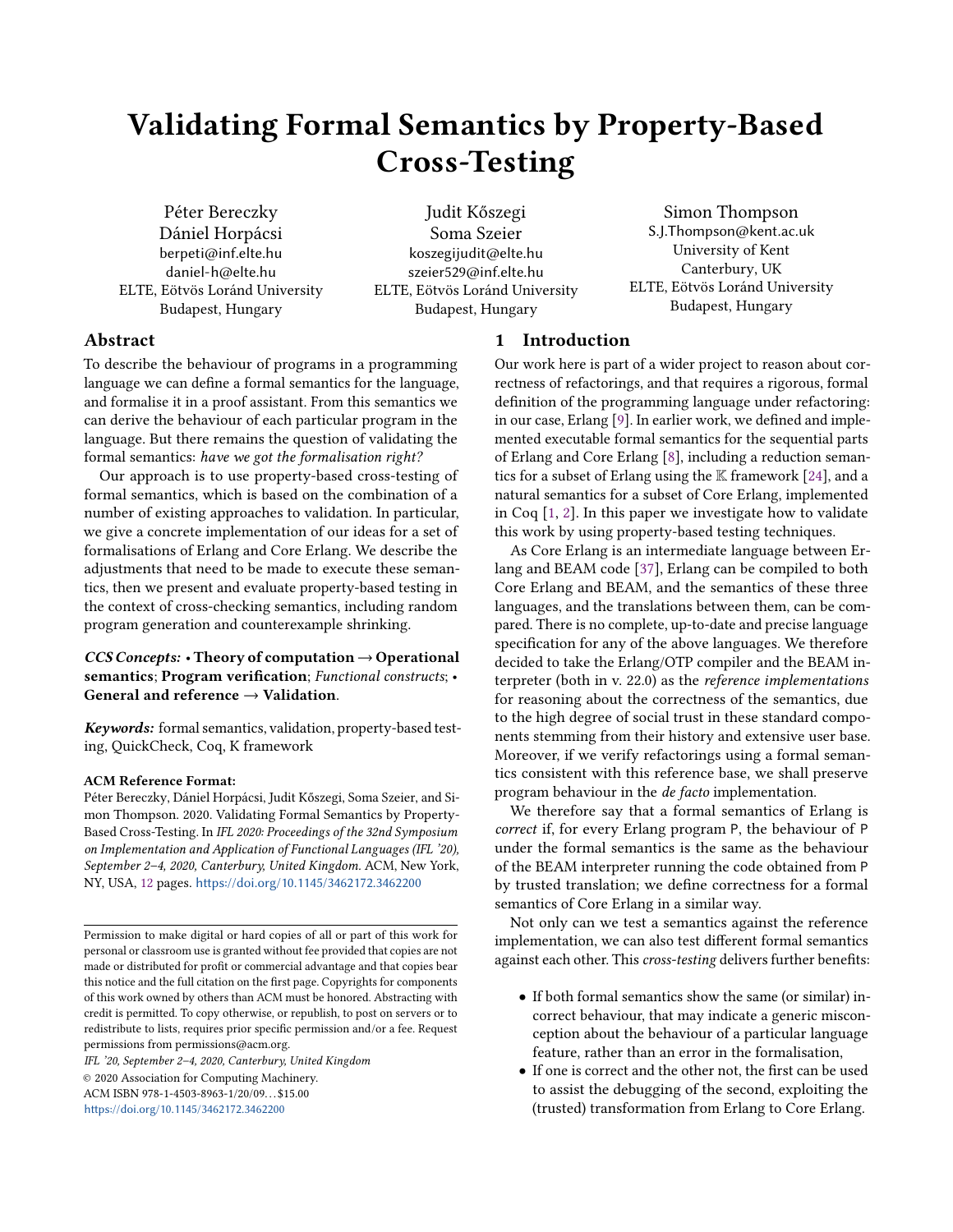It is worth noting that the general idea of cross-testing (or differential testing) of (executable) semantics can be generalised for any two languages provided that one can be translated to the other, providing evidence that the definitions are valid relative to each other.

In validating the (Core) Erlang semantics, we consider two sources of test programs. Firstly, we run the ErLLVM benchmark suite [16] and check the semantics on the small test cases together with our own test suite. Secondly, we use property-based testing with randomly generated programs.

The main contributions of this paper are to present:

- A general approach to validation of formal semantic definitions of related languages by property-based cross-testing, addressing shrinking of randomly generated programs and multiple result formats.
- An architecture supporting uniform execution, comparison and testing, built from two formal semantics (given in different styles and implemented with different tools) and a reference implementation.
- Extensive validation of formal semantics for sublanguages of sequential Core Erlang and Erlang, implemented in Coq and in the K framework. These sublanguages contain all salient features from a semantic point of view: extending the semantics to the full languages would be a straightforward exercise.

The rest of the paper is structured as follows. Section 2 discusses the most common approaches to testing formal semantics, then in Section 3 we overview the semantics definitions to be validated. Section 4 explains our testing approach and our implementation for validating Erlang and Core Erlang semantics. Section 5 evaluates our approach and Section 6 summarises future work and concludes.

#### 2 Related Work

Most programming languages lack a formal definition and are instead defined by a reference implementation. Typically, reference implementations can only be used for interpreting programs, they do not define a formal semantics and therefore cannot be used for constructing formal proofs. Fortunately, there is an increasing effort to equip mainstream languages with formal definitions. For example, C, Java, OCaml, Scheme, Haskell, EVM are being formalised in the  $K$  framework [23], while semantics for C [4], JavaScript [6], R [7] and WebAssembly [22] are being developed in Coq.

Semantics validation. As other authors have pointed out [5, 18, 38], it is crucial to validate the formal definitions against the language specifications and the reference implementations; otherwise, they could not be used to argue about the behaviour of particular programs in the language, or about general properties of the language itself. According to Blazy and Leroy [5], there are five basic methods to validate formal semantics:

- M1 Manual review and debugging
- M2 Proving properties of the semantics, such as type preservation and determinism
- M3 Using verified translations and trusted semantics
- M4 Validating executable semantics, e.g. testing against test suites and experimental testing
- M5 Using equivalent, alternate versions of the semantics

These methods, or combinations of them, are commonly used when a formal semantics is to be validated. For instance, the semantics of Lolisa [38] was validated with M2, M4 and M5, while CompCert [4, 5] apparently uses all of them.

However, the most common way of validating a formal semantics is method M4: developing an executable version of the semantics and testing it against the reference implementation. This is used for PHP [17], SQL queries [18] and Erlang [24], as well as in the work by Politz et al. on JavaScript [33] and in the work by Roessle et al. [35] on the big-step semantics of x86-64 binaries.

Property-based testing. Case-by-case testing can be significantly improved by partially or fully generalising the correctness checks over the test data. Property-based testing (PBT) [19] is a technique that generalises unit tests into properties containing universally quantified variables, testing these properties at randomly generated values for the variables. Applying PBT and its widely used implementation QuickCheck brings the following benefits:

- General correctness properties are checked with randomly generated values: universal properties are tested for values defined by data generators, which generate possible cases in increasing order of complexity.
- Automatic shrinking of counterexamples: the system simplifies the failure cases found, so as to provide locally minimal, more comprehensible counterexamples.
- Automatic assembly of regression test suites: the randomly generated test cases, especially those for bugs that have been fixed, can be collected into a set of regression test cases.

In performing property-based testing on semantics definitions, or indeed language processors in general, the main challenges are to build data generators capable of producing well-formed (compilable) programs with non-trivial effects and to define a useful simplification mechanism, called shrinking. This problem was already addressed by Pałka et al. [31] in verifying a Haskell compiler, while Perényi and Midtgaard [32] applied property-based testing to verify a C to WebAssembly compiler. The latter reuses the official syntax representation, uses an explicit recursion limit and implments strict shrinking rules; our approach is similar.

For verifying refactoring tools, Horpácsi et al. [14] developed an attribute grammar based generator. In the latter, a subset of Erlang was formalised as an attribute grammar, ultimately synthesising a data generator for random Erlang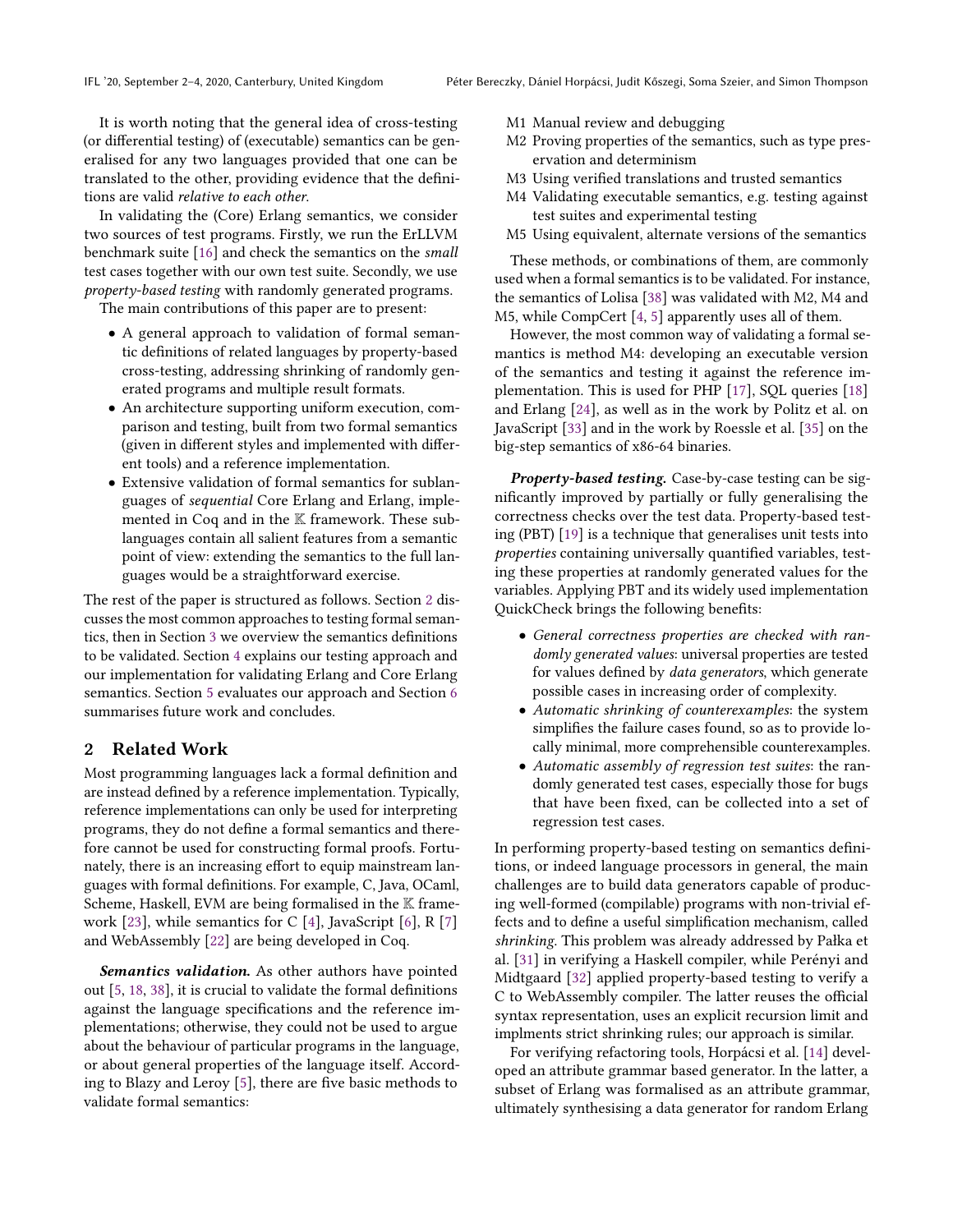programs from the grammar description. We reused Horpácsi's solution in the validation of the formal semantics: we took the grammar-based generator, revised the grammar, and we also added support for shrinking of random programs. It is worth noting that the generator is expected to emit wellformed programs, but not necessarily meaningful algorithms. Some rules restrict the set of generated programs (ensuring static semantics, eliminating infinitely recursion), yet the behaviour is mostly random and it is likely to include unusual, edge cases. We discuss this in more detail in Section 4.

#### 3 Semantics Under Test

In this section we give formal semantics definitions and a reference implementation for the three languages compared in this work. We first introduce the languages, and then we explain some of the issues that arise when the semantics is to be used to interpret particular programs, efficiently.

#### 3.1 Erlang and its Core Language

In the standard Erlang compilation process, the Erlang source code is compiled to Core Erlang (as an intermediate language), which is then compiled to BEAM bytecode (the actual target code). These translations are official, trustworthy pieces of software. In addition, we trust the Erlang/OTP providing a reference implementation for the semantics of the low-level code, BEAM. So the reference interpreter for BEAM can be used as a frame of reference when checking the formal semantics of the higher level languages, Erlang and Core Erlang. The Erlang snippet

 $main()$  ->  $(1 + 1) + 2$ .

(with optimisations turned off) translates to

```
'main '/0 = \text{fun}() ->
  case <> of
   \langle when 'true' \rightarrow let \langle \angle 0 \rangle =
          call 'erlang ': '+ '(1 , 1) in
             call 'erlang': '+'(_0, 2)
   <> when 'true ' -> primop 'match_fail '
         ({' function_clause '})
  end
```
demonstrating the abstraction gap between these languages. It can be seen that Core Erlang is more explicit about control flow and is lacking some high-level features of Erlang.

We have developed formal semantics for both Core Erlang and Erlang, and compare these to the reference semantics of BEAM. The formal definitions are given in different styles, and in different implementation frameworks: the Erlang definition [24] is a reduction-style semantics implemented in the  $K$  framework (v. 3.6), while the more recent Core Erlang definition [1, 2] was specified in the Coq proof assistant (v. 8.12.1).

In the setting of testing the two formal semantics with the "same" input, it is important to ensure that the language features covered by the Erlang definition translate to features covered by the Core Erlang definition. This is an issue to be taken into account as our definitions do not cover the entire languages. As a matter of fact, we made sure that both the Erlang and Core Erlang formal definitions support most sequential constructs, and so does the random program generator. The formalisation of the concurrent language parts is future work. We note that it is also an interesting question whether full coverage of Erlang expressions ensures full coverage of Core Erlang, that is, whether all expressions in Core Erlang can be generated from some Erlang expression. We discuss this topic in Section 5.2.

For historical reasons, these formal definitions were supposed to serve different purposes: the Erlang definition was developed mainly for the precise specification of the language, program execution and simple expression equivalence proofs, whilst the Coq-based Core Erlang definition was created with the need for more advanced proofs in mind. Indeed, the inductive big-step semantics definition in Coq brought the freedom in expressing and proving complex properties of the language semantics, but the automatic execution of such a definition proved to be challenging.

#### 3.2 Execution

We check the validity of the semantics by dynamically testing them against the reference implementation. This requires that the semantics can "run" programs, just like an interpreter does.

Erlang. The (sequential) Erlang definition was given as reduction semantics with evaluation contexts in the  $\mathbb K$  framework, a language workbench that supports simple and effective syntax and semantics definitions, and generates various execution and analysis tools based on a single definition.

One of the most helpful features of  $K$  for our work is that it has a reasonably effective search technique for finding small-step derivations, basically it synthesises an interpreter for the semantics definition. This means that the small-step semantics of Erlang is inherently executable with the help of K and does not need any special care in this regard. For the details of this language definition, we refer to previous work by Kőszegi [24].

Core Erlang. The big-step semantics of sequential Core Erlang was formalized in Coq as an inductive relation. Beside the basic language features, it includes exceptions and side effects [1, 2, 27], so it provides a decent coverage of the sequential sublanguage.

As mentioned already, the inductive definition is good for reasoning, but not necessarily for interpretation [5]. In fact, the typical operational semantics is not computable (either because it is not syntax-directed or it is not terminating) and the execution is essentially a proof-search on the transition relation with existential variables. In Erlang and in Core Erlang, both exceptions and divergence are present, thus in our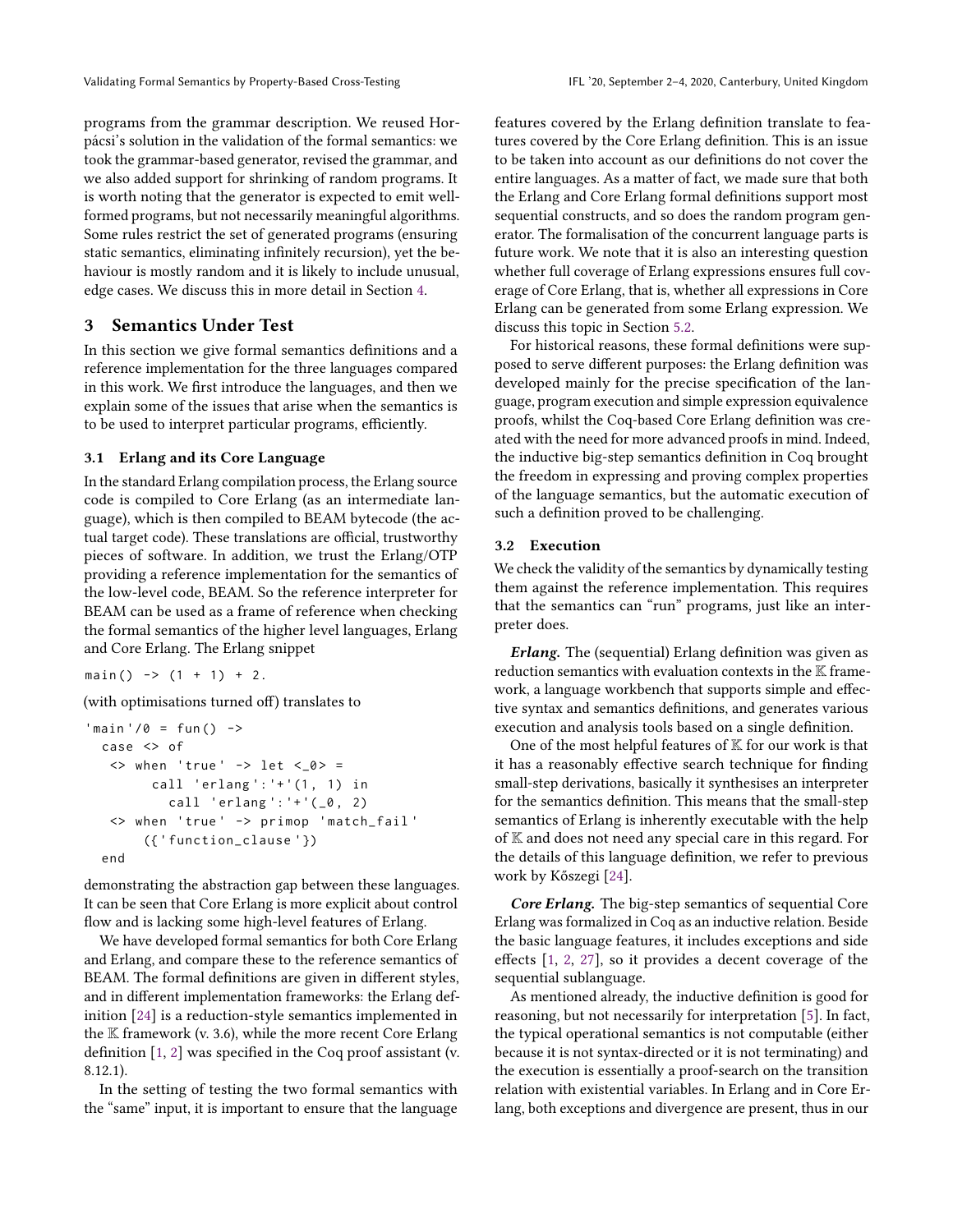semantics definitions there can be several derivation rules applicable to a particular configuration. There are two options to mitigate the issue: either implement the proof-search on the inductive definition (presumably with tactics [11]), or (re)define the semantics in a computable style (also in Coq). The latter may be done in the functional big-step semantics style of Owens et al. [30] or as a definitional interpreter ("equivalent alternate semantics" [5]), but in either case, composing the denotational definition and proving it equivalent to the inductive definition requires significant effort. We refer to Bereczky et al. [3] for more details.

On our first attempt we went for the first option and developed a proof search tactic to "execute" programs in the big-step semantics. This tactic [11] uses pattern-matching on the evaluable expression to determine the derivation rules to be used. Since we have exceptions formalised, for one goal there may be multiple rules applicable (i.e. the proof-search is not syntax-driven); however, because our semantics is  $d$ eterministic<sup>1</sup>, we can apply one of the rules, see whether it leads to results, and if not, we can try another matching rule instead. This process can be seen as a backtracking proofsearch for the correct evaluation steps. We have implemented this search in Coq's tactic language, Ltac [11].

Unfortunately, such an automatic backtracking proof-search is not efficient enough when run in the Coq interpreter. Using a pretty-big-step style semantics [10] can significantly reduce the number of applicable rules on the concrete goals, but it cannot eliminate all decision points: for instance, executions may terminate either normally or with exceptions, and even if the semantics is deterministic, we cannot tell in advance which branch leads to the normal form (e.g. in [3] the potential exceptions of function applications). Moreover, the proof-search still needs a large amount of time and memory. We tried to make searches faster by adding lemmas about evaluating specific expressions, but this had little effect. In the end, we had to go for the other option of execution and develop a computable variant of the semantics.

#### 3.3 Efficient Execution

The findings described in the previous paragraphs support the suggestion of Blazy and Leroy, so we decided to implement a computable variant of our big-step semantics of Core Erlang, using functional big-step style [30]. The semantics in this style is basically a recursive function equipped with a recursion depth limit. Obviously, we had to prove the equivalence between this computable semantics and the inductive version, so that testing this semantics is sufficient to test the other one. The entire formalisation is open-source and it is available on GitHub [29].

The functional big-step definition shows an order of magnitude better performance in terms of execution time, which is a notable improvement over the evaluation tactic. Even though in this sense the functional big-step style semantics seems to be superior to the classic big-step, the inductive big-step semantics can be more suitable when it comes to proving properties of programs by induction.

Extracting Haskell from Coq. Once we developed the computable variant of the big-step semantics in Coq, there was one obvious option to try: whether extracting Haskell from Coq brings further improvements in speed and reliability. Coq has not been developed as a general purpose functional language, it has been designed to write formal specifications and develop mathematical proofs. The introduction to Coq [12] also highlights this possibility of extracting executable programs (Haskell or OCaml) from the specifications.

This means that the execution of the specifications with the Coq interpreter is not yet the optimal option for semantics execution. Just to mention a concrete example, in our case, we need a recursion depth limit to execute the functional big-step semantics. This limit is basically a natural number in Coq, but in practice the Coq interpreter can only compute small natural numbers, which limits the size of the evaluable Core Erlang programs. To overcome these limitations, we decided to implement the option to extract the functional big-step semantics to Haskell (GHC 8.10.4), and execute this extracted semantics to obtain the results. We have obtained improvements this way, especially for evaluating large programs which was impossible in Coq due to the limitations of natural numbers.

#### 4 Property-Based Cross-Testing

After reviewing the semantics to be checked, we discuss in detail the property-based cross-testing approach we developed. In particular, Section 4.1 gives an overview of the approach as a derivative of the methods introduced in Section 2, then Section 4.2 explains the program generator and the counterexample shrinking mechanism, and in Section 4.3 we provide some technical details about the implementation.

#### 4.1 Overview of the Method

Our testing approach is a combination of the fundamental semantics validation techniques outlined by Blazy and Leroy [5], which have been discussed in Section 2. In our particular case of cross-testing Erlang and Core Erlang semantics,

• We adapt method M3 by using verified translation (i.e. the official Erlang/OTP compiler) from Erlang to Core Erlang, and from Core Erlang to BEAM. Our trusted semantics component is the executable definition of BEAM (i.e. the official Erlang/OTP interpreter).

 $^1$  Note that Core Erlang is nondeterministic in theory  $[\mathcal{8}]$  , we followed the footsteps of Neuhäußer and Noll [28] and the reference implementation, and employed a leftmost-innermost evaluation strategy in the formalisation.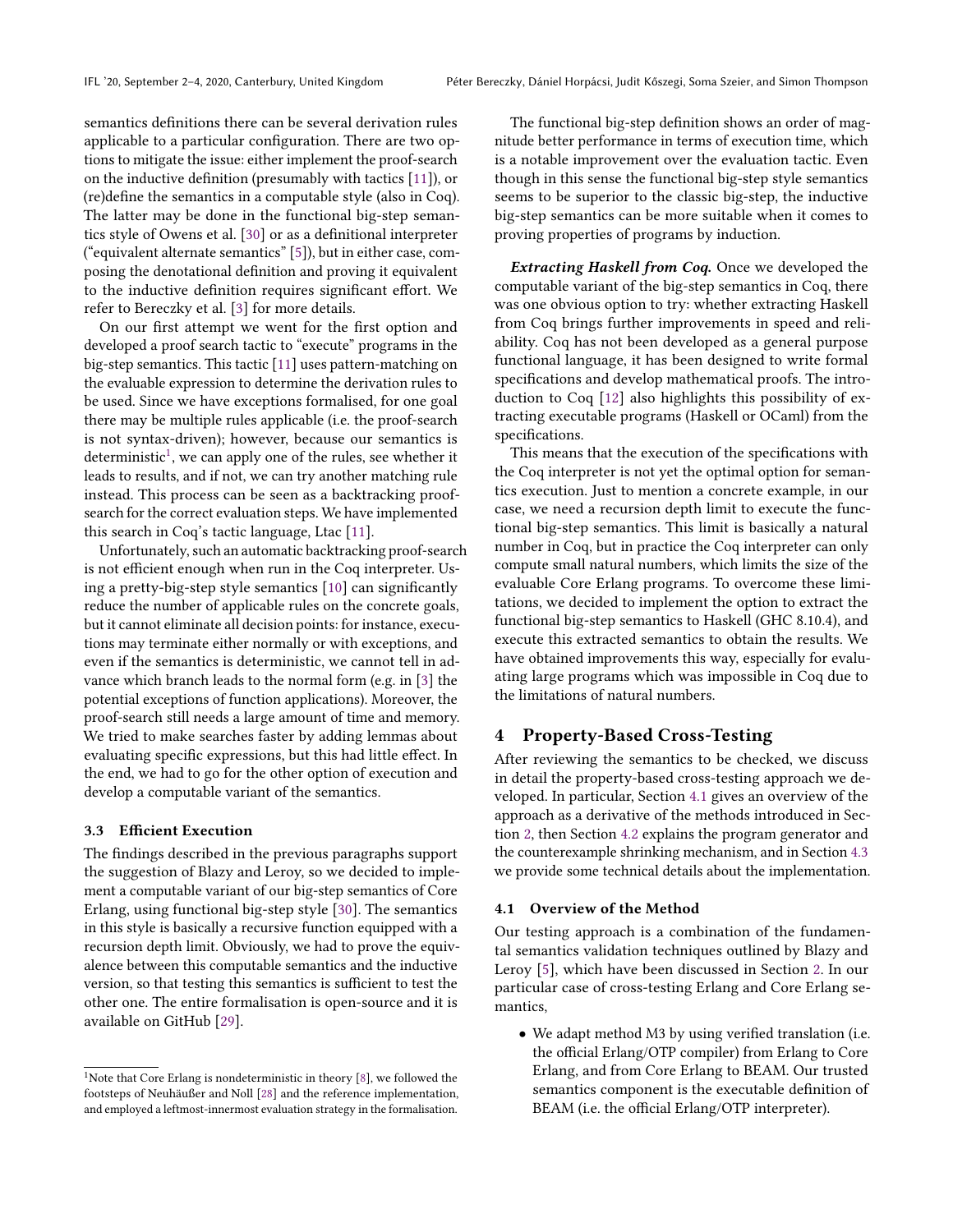

Figure 1. The general design of our approach

- We adapt method M4 by using a test suite as well as randomly generated programs to test our semantics against the reference implementation (i.e. the official Erlang/OTP interpreter). For this, we needed to make both the small-step semantics for Erlang and the bigstep semantics for Core Erlang executable. We sought to gather execution information from the inductively defined big-step semantics, namely the final configurations and the corresponding proofs in the operational semantics, and we also developed an equivalent, functional version [30] of this semantics to speed up the testing process.
- Finally, we adapt method M5 in two different ways:
	- Firstly, by having semantics in two different styles (even though for two slightly different languages): the Erlang semantics is in small-step (reduction style with evaluation contexts), while the Core Erlang semantics is given as a (functional) big-step semantics.
	- Secondly, for Core Erlang, we developed inductive and functional big-step semantics which we also proved equivalent, so that testing the functional definition is sufficient to verify the inductive version.

We believe that this combination (as opposed to simple composition) of methods results in an even more effective formal semantics validation technique.

As seen in Figure 1, our method can be summarised as follows. We consider two programming languages with reference implementations and executable formal semantics (possibly in different semantics frameworks), as well as a translator between the two languages. We use a data generator to sample random programs in the first language, and we translate each program into the second language. Then we feed the original and translated programs into the corresponding implementations and semantics, and finally we compare the results. This latter step is of interest mainly from the technical point of view; in general, it is a structural equality check on the resulting values. The comparison is implemented within a QuickCheck property, thus failing tests are shrunk automatically in a local search for related but simpler failing tests.

#### 4.2 Program Generator

As stated in Section 2, to apply property-based testing on Erlang semantics definitions, we need a data generator for random programs. Composing a syntax tree generator from the basic generator functions is cumbersome and error-prone, although there exist implementations [26, 34] that rely on the lower-level description of the data type of well-formed abstract syntax trees. The canonical way of defining the language is specifying it with a formal grammar that can be used for sampling programs [20, 25, 34]. Since programming languages are typically context-sensitive, the notation has to be an enhanced variant of context-free grammars.

In our previous work on validating refactoring tools [14, 21], we already defined part of Erlang with an attribute grammar and developed a translator that turns attribute grammars into equivalent generators, where a grammar and a generator are equivalent if they generate the same language. This solution allows us to easily define and refine the (weighted) set of (syntactically and semantically valid) Erlang abstract syntax trees, and then it synthesises a QuickCheck generator from the grammar automatically.

However, in this work we made two important improvements to the existing generator. On one hand, we had to tailor the grammar to the language coverage of the semantics, so that we generate programs that we can evaluate in the formal definition. More importantly, we added support for proper shrinking of programs. None of the existing Erlang program generators, including our previous work, addresses how counterexample programs are shrunk. There are default mechanisms for shrinking, but those may not be suitable for syntax tree generators.

What illustrates the complexity of the problem very well is that QuviQ's program generator $^2$  [34] crashes with "out of memory" every time a program of generator size larger than 3 (about a hundred lines of code) needs to be shrunk. Furthermore, if a tiny program is generated with a smaller generator size, it is shrunk to -module([]). which is not even a well-formed program. We provide a fairly generic solution by means of the grammar-based generator.

<sup>2</sup>eqc\_erlang\_program:module/1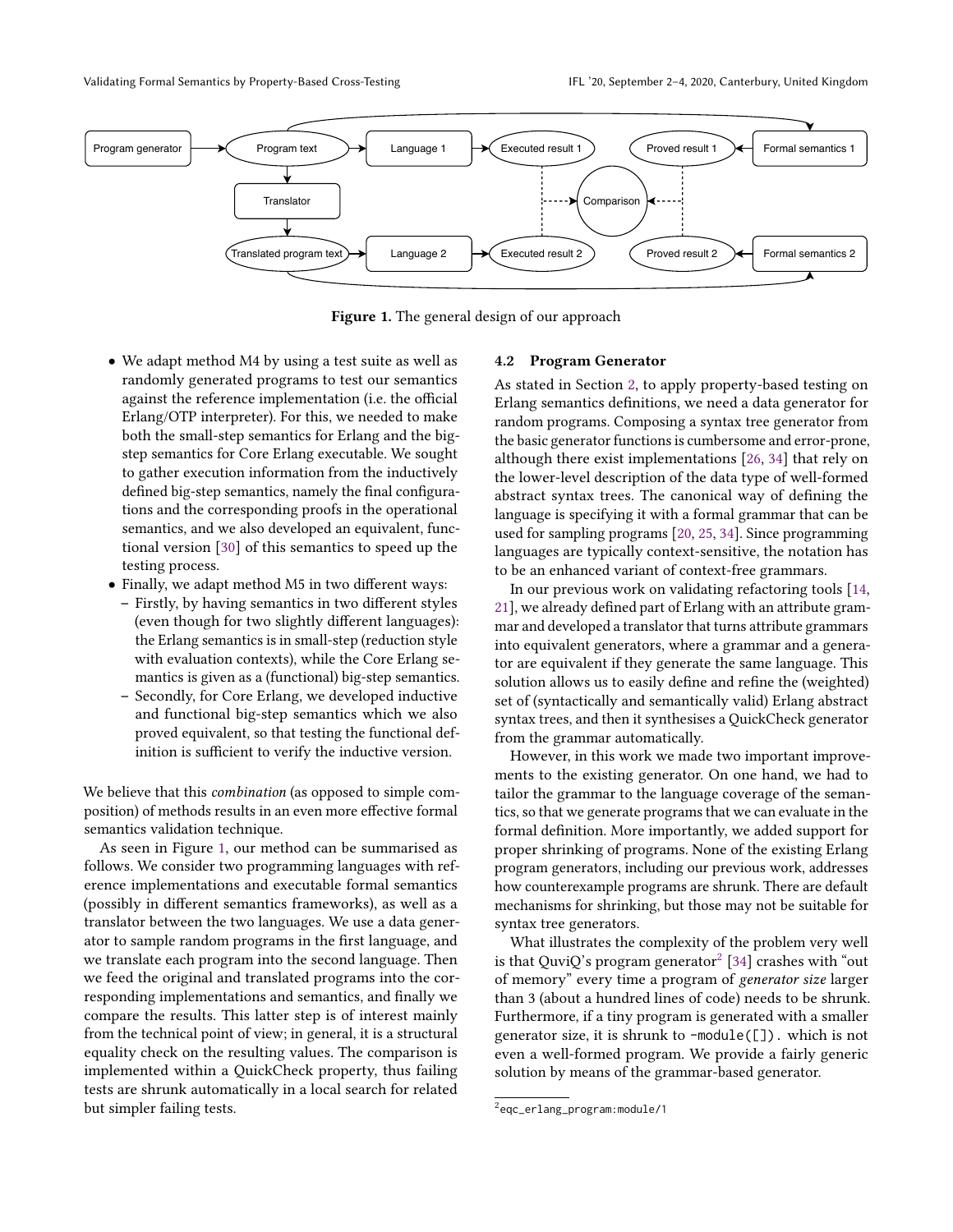**Syntax tree format.** What is an abstract syntax tree in Erlang? In the Erlang/OTP Syntax Tools [15], abstract syntax trees are represented by so-called tagged tuples, where the subtrees of a node are given in a list. For example, the following verbatim shows the syntax tree that represents the concrete expression  $\{1, 2 + 3\}$ :

```
{tree, tuple, fattr, 0, [], none},[{tree, integer, {attr, 0, [], none \rbrace, 1},
   { tree , infix_expr ,{ attr ,0 ,[] , none } ,
      { infix_expr ,'+',
         {tree, integer, \{attr, 0, [], none\}, 2},{ tree , integer ,{ attr ,0 ,[] , none } ,3}}}]}
```
In our experience, generating these tuples directly may be error-prone (accidentally constructing tuples that do not represent valid syntax trees), and on the other hand, built-in shrinking may work improperly for them. We can overcome the first issue by generating symbolic calls to the abstract syntax constructors defined in the erl\_syntax module in the Syntax Tools. Symbolic calls are of the form {call, M, F, As}, where M and F determine the module and function names, while As is the argument list. The second issue, shrinking, will be addressed in the following paragraphs.

This snippet shows the symbolic call that reduces to the previous syntax tree:

```
{ call , erl_syntax , tuple ,
  [[{call, erl_syntax, integer, [1]},
    { call , erl_syntax , infix_expr ,
      [{call, erl_syntax, integer, [2]}, '+',
        { call , erl_syntax , integer , [3]}]}]]}
```
Syntax tree generator. To sample programs for testing, we create a generator that produces random symbolic calls building syntax trees. Both the syntactic constructors and the subtrees can be randomized, yielding test programs varying in the used language features and in their structural complexity.

In particular, expressions may be either simple or compound (this alternative can be achieved by using the *one* of  $3$ combinator), and compound expressions with arbitrary number of subexpressions can be generated with the list combinator: the tuple expression will have an arbitrary number of elements, and the infix expression will contain random operator and operands. With this, we can generalise the previous concrete syntax tree into the following generator function for expressions:

```
expr() ->
  oneof ([
    ? LET(I, int(),
          { call , erl_syntax , integer , [ I ]}) ,
    ? LET(E1, expr(),
```

```
3In fact, we use the frequency combinator to weight the base and recursive
cases, and the ratio is a parameter to the testing tool.
```

```
?LET( Op, one of ([\ '']'. ' - ', '*/ '') ),
    ? LET (E2, expr(),
          { call , erl_syntax ,
                  infix_expr ,
                  [E1, 0p, E2])))),
? LET(Es, list(expr()),
     { call , erl_syntax , tuple , [ Es ]}) ]) .
```
In the grammar-based approach, we obtain such a generator from the following piece of grammar (and all other language elements can be formalized with similar notations):

```
expr ->
  int :: { call , erl_syntax , integer , ['$1 ']})
| { expr } :: { call , erl_syntax , tuple , ['$1 ']}
| expr infix_op expr ::
  { call , erl_syntax , infix_expr ,
                      ['$1 ','$2 ','$3 ']}
```
The grammar description we actually use in our implementation is more sophisticated in a number of aspects: recursive generators are equipped with an explicit recursion limit, all symbols are extended with a set of attributes, and the attributes can be automatically inherited, split and aggregated. Last but not least, the grammar-based generator treats recursive and repeated symbols in a special way from the shrinking point of view.

**Shrinking.** During property based testing, QuickCheck controls the size of the generated data. It starts with small terms and keeps increasing the size progressively, until it finds a counterexample. Even though it is not desired for us to generate large test programs (which are expensive to run and hard to comprehend), some bugs in the semantics might only be revealed with complex combinations of language features rendered as long program texts. One of the prominent features of property-based testing is the generators' ability to automatically simplify their sampled value and present (locally) minimal counterexamples.

For built-in generators, shrinking is straightforward: for instance, natural numbers are shrunk by decreasing their value toward zero, intervals shrink toward the empty interval, while the built-in list generator starts dropping elements. However, for generators as complex as defining a programming language, this built-in mechanism needs to be be overridden by using the shrink and letshrink combinators. As Pałka et al. [31] point out, the main problem is to make sure the programs are shrunk structurally whilst maintaining well-formedness. We apply the following shrinking methods in our grammar-based generation:

• Recursive symbols: shrinking to subtrees. By default, the ?LET combinator shrinks bottom-up; in the generator ?LET(Pat, G1, G2), "the result is shrunk by first shrinking the value generated by G1 while the test still fails, then shrinking the value generated by G2" [34]. For instance, if an infix expression is defined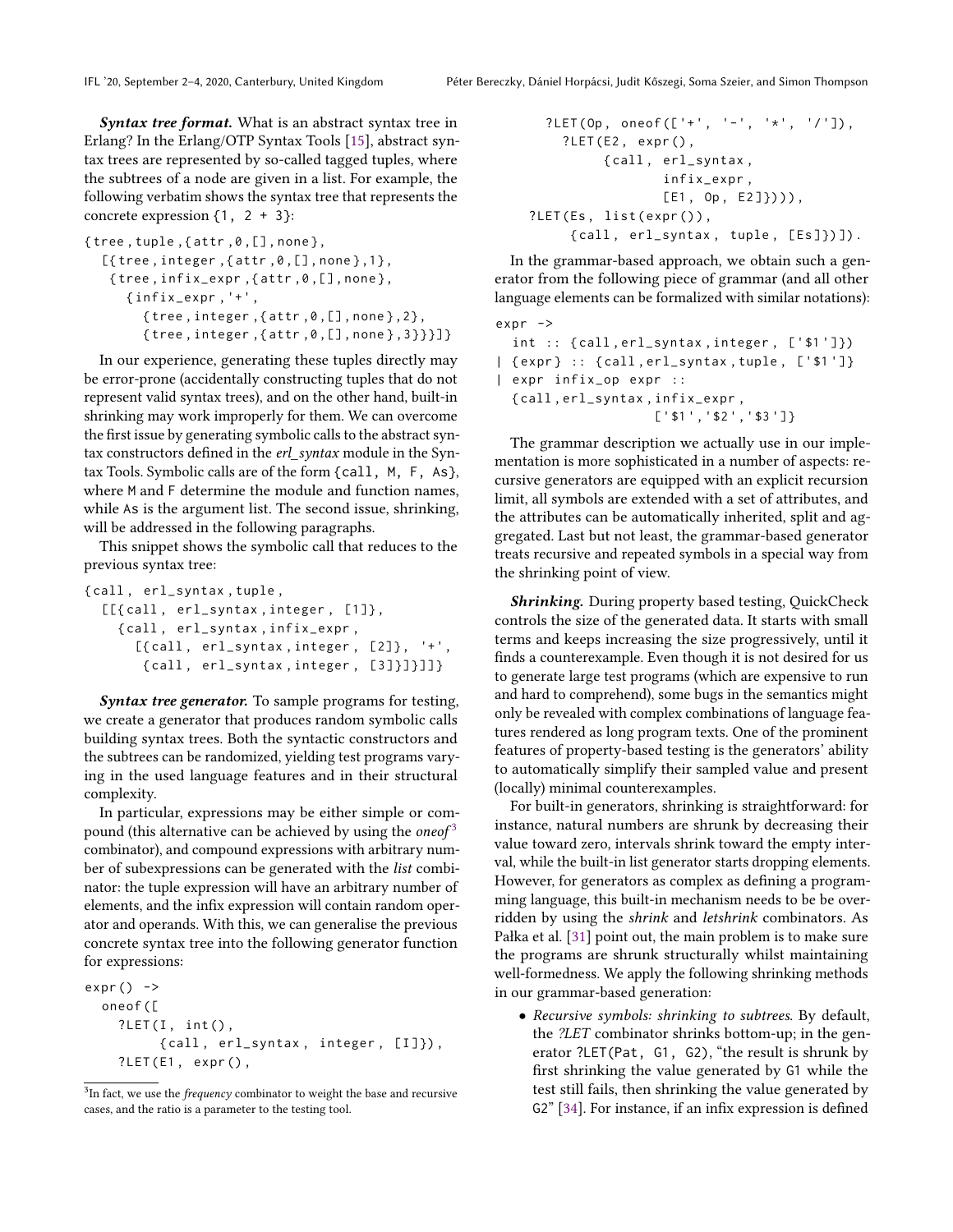like above, the shrinking will try to shrink the left subexpression, then the right subexpression, but will never try to simplify the entire expression into one of its subexpressions, preventing it to become structurally simpler. In our solution, the recursive rules are automatically reordered so that the generator can use the letshrink combinator to allow shrinking to any of the recursive subexpressions. This can reduce the structural complexity of the generated tree in a very intuitive way. For instance, the following are valid simplification steps:

|  | $1 + 2 \rightarrow 1$ |                |
|--|-----------------------|----------------|
|  | $1 + 2 \rightarrow$   | $\overline{2}$ |

- Recursive symbols: shrinking to base cases. In some cases, it may prove useful to shrink compound expressions into non-recursive, base cases (by using the shrink combinator). This, unlike the previous method, does not keep any of the original subtrees, but generates a new, simpler subtree. Like the above method, this shrinking results in decreasing the structural complexity of the generated program. Ultimately, it simplifies any compound expression toward the smallest literal of its type. For instance:
	- $1 + 2 \rightarrow 0$
- Repeated symbols. Our grammar description supports EBNF-like notations of repetition. If a grammar symbol is enclosed in curly braces (e.g. {expr}), it is generated repeatedly in a list  $-$  if the symbol is preceded by a value, it is the list size, otherwise we generate a list of an arbitrary size. Actually, these constructs could be generated by using the built-in QuickCheck combinators list and vector, respectively, but the shrinking of list only "drops elements from the list" [34], while the shrinking of the vector combinator is not specified in the documentation [34] at all. Thus, we defined our own list generators, which, when shrunk, first simplify the list items as much as possible (preserving the counterexample), and then start dropping the elements. For instance:

$$
{1 + 2, true} \rightarrow {1, true}
$$
  
\n
$$
{1 + 2, true} \rightarrow {2, true}
$$
  
\n
$$
{1 + 2, true} \rightarrow {0, true}
$$
  
\n
$$
{1 + 2, true} \rightarrow {0, false}
$$
  
\n
$$
{1 + 2, true} \rightarrow {0}
$$
  
\n
$$
{1 + 2, true} \rightarrow {0}
$$
  
\n
$$
{1 + 2, true} \rightarrow {false}
$$
  
\n
$$
{1 + 2, true} \rightarrow {1}
$$

Our current implementation can be configured to either shrink the simplified list to single-element lists (e.g. tuples shrink to singleton tuples of their elements and functions are simplified to one of their clauses), or to shrink lists to any of their sublists. We plan to

make it configurable whether the elements are shrunk first or they are dropped from the list first.

An example shrinking. Let us discuss a simple example briefly. In one of our experiments, there was a 150LOC program generated, containing three functions and compound expressions with lots of clauses. Like in many similar cases, the shrinking was able to reduce it to just 4 lines of code. The example contained the following match expression, surrounded by a number of different expressions:

 $main()$  -> . . .

```
Q = list_to<u>tuple([go ||</u>
  YwTEHsy <- [] ++
              [pain, [], [], 'PRESENT'],
  length (YwTEHsy) < 0,
  false or false or not false ,
      not (true or true),
      length(YwTEHsy) /= 17]),
. . .
```
This was a counterexample indeed, which uncovered an interesting bug in one of the semantics. The evaluation of the above expression yields the value list\_to\_tuple([]) as the guards of the list comprehension are never satisfiable. The tricky part is that one of the guard expressions throws an exception ("bad argument"), but in Erlang that should be treated as false. However, the Erlang semantics evaluated this expression to the "bad argument" exception. It is far from trivial to tell the cause of the bug by only looking at the 150LOC program.

Fortunately, once the counterexample was found, shrinking kicked in gear and did a whole lot of simplifications. On one hand, it was able to simplify the function to this single expression that caused the bug, as well as it dropped the rest of the generated functions. The list\_to\_tuple and length calls remained while the list generator got simplified to a singleton list with the 'PRESENT' atom, some of the guards were dropped, only one of the length checks remained, which was just enough to keep the bug in the program. From the shrunk code, we can see that the cause of the error was that the Erlang semantics does not handle guards evaluating to exceptions as false guards.

```
main() ->
    Q = list_to<u>-tuple([go ||)</u>
       YwTEHsy <- ['PRESENT'],
       length(YwTEHsy) /= 0]),
    \Omega.
```
Why did 0 remain in the function if it is not needed to reproduce the error? In the current grammar definition, each function clause has a number of statements and a final expression (which is not a matching). This restriction could be easily relaxed by changing the attribute grammar specification.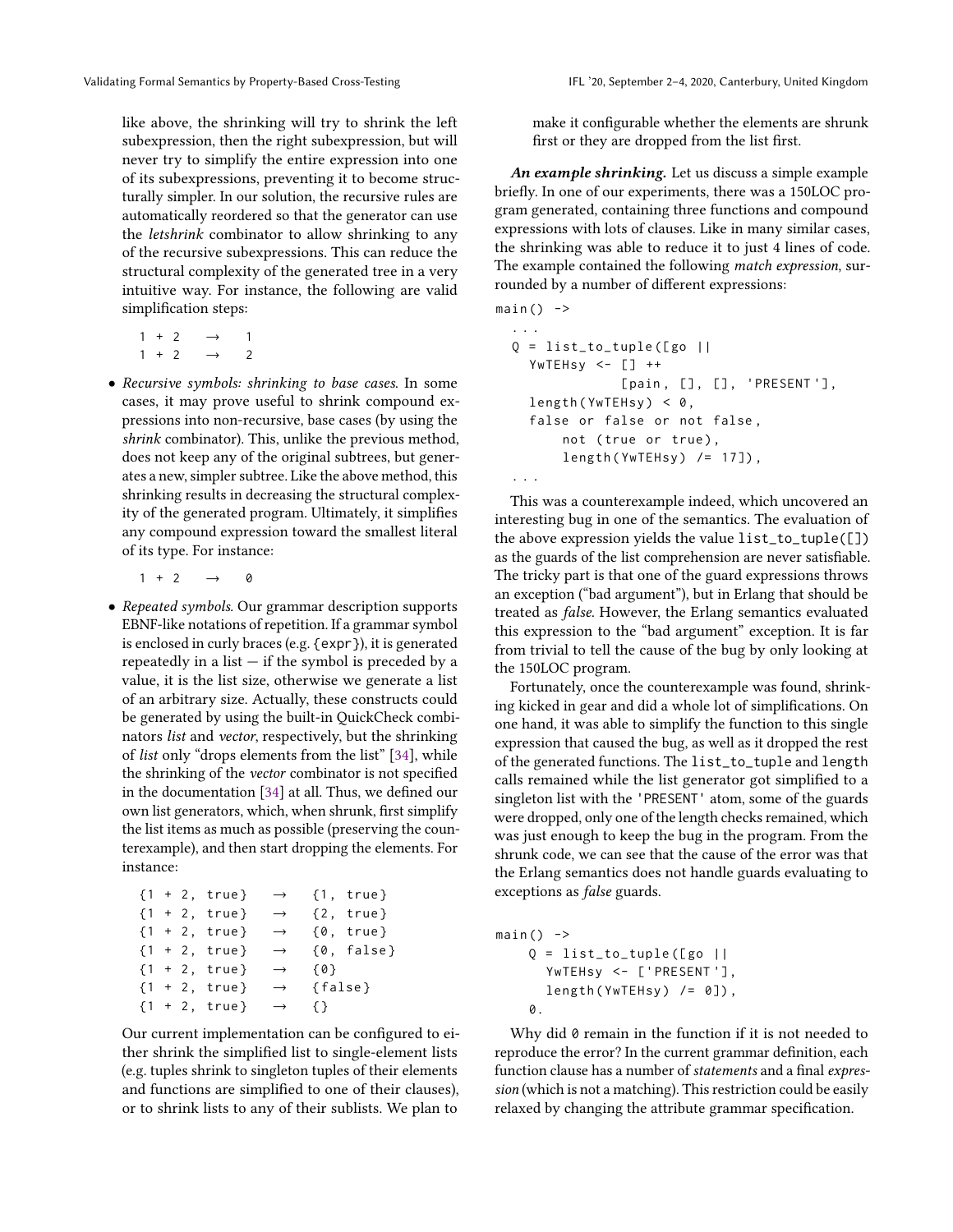

Figure 2. The components of our testing framework

Shrinking strategies. Our current prototype implements an expensive but rather exhaustive shrinking strategy: it allows expressions to shrink to any if their subexpressions, and if none of them breaks the property, compound expressions are replaced with simple base cases. Note that these rules apply to each and every expression in the tree, thousands of syntax nodes in any average size program, resulting in the shrinking time (along with the branches in the tree of possible simplifications) being exponential to the number of syntax nodes. This strategy is likely to find significantly reduced counterexamples, but it is very computation-heavy.

We have found that if shrinking is defined as above, the sampled programs' size needs to be kept down by the generator manually, otherwise the shrinking may take up unreasonable amounts of time. If the programs get larger, shrinking is better be made more aggressive: for instance, one can disable shrinking to subexpressions and reduce expressions to the default value of their type immediately, cutting the shrinking tree and therefore the average time for shrinking significantly. Apparently, this weakened strategy is less expensive, but in some cases it yields considerably more complex counterexamples.

#### 4.3 Implementation

In this section, we give an overview of the structure and the behaviour of our implementation of the semantics validation system (see Figure 2). It is an open-source project and it is available on Github [13]. Basically, it compares the behaviour of the above-mentioned small-step semantics of Erlang implemented in the K framework and the big-step semantics of Core Erlang implemented in Coq (or the Haskell extraction, see Section 3.3) with each other and with the behaviour of the reference implementation. In property-based testing mode, it relies on QuickCheck (we use QuickCheck Mini 2.01) to sample random programs, check the equivalence property and do counterexample shrinking.

The Erlang/OTP Compiler. The reference implementation Erlang/OTP compiler and interpreter 22.0 is a trusted

component and reference for reasoning in our solution. It plays different roles in the testing process:

- Pretty-prints randomly generated Erlang syntax trees
- Preprocesses Erlang code for the Erlang semantics in  $K$  (this step was necessary to unfold macros)
- Translates Erlang to Core Erlang and emits the abstract syntax tree (AST)
- Translates Erlang to BEAM and interprets the bytecode (i.e. executes the program to be tested and provides the result expected from the semantics definitions)
- Compares the outcomes emitted by the semantics with the expected (BEAM) result
- Feeds back the result of the test case into QuickCheck

In the Erlang to Core Erlang translation, we disable optimisation in order not to reduce the original code complexity. We plan to refine this solution and perform the validation with both the optimised and the unoptimised versions of the Core Erlang object code.

Conversions. We also adapted a glue component that helps feeding the Core Erlang program into the Coq implementation of the semantics. Unlike the Erlang semantics in K, the Core Erlang formalisation in Coq does not implement a parser and therefore it takes trees rather than text as input. As we ought to avoid developing a Core Erlang parser in Coq, we opted for pretty-printing the Core Erlang AST into Coq text defining the same AST within Coq (in case if the extracted Haskell code is in use, the converter emits the AST in Haskell).

Orchestration. In our implementation, the validation process is controlled by an Erlang script that coordinates the rest of the components. In particular, it uses the QuickCheck generator to synthesise random programs, invokes Erlang/OTP to obtain the expected result, does the conversions to obtain representations to be fed into the formal semantics in  $K$  and Coq, invokes the semantics, and finally, compares the results.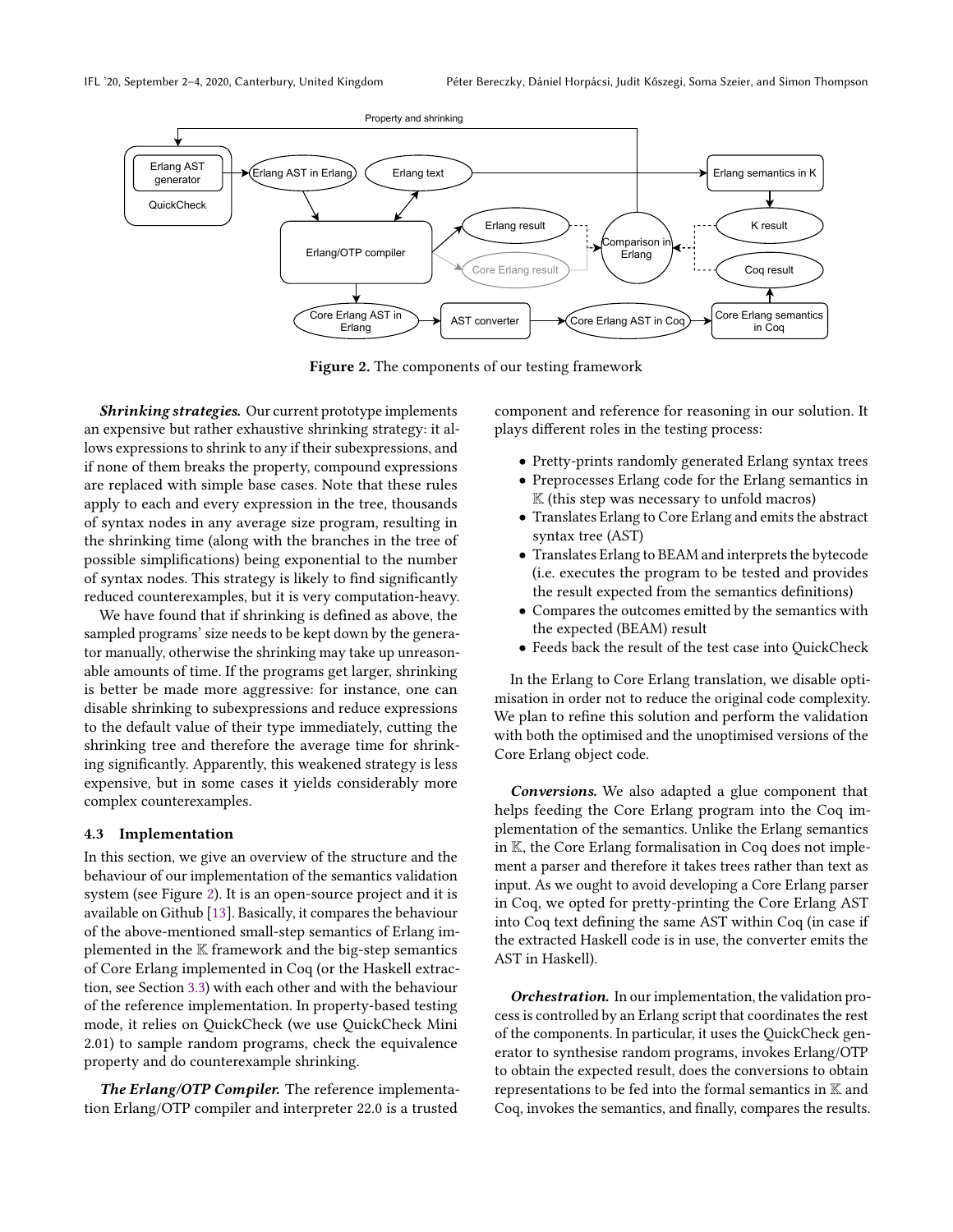The script can run either unit test suites or random tests, and it can provide coverage information both for the semantics rules and for the generator grammar. The user can adjust the complexity of the randomly generated programs, and can turn on or off shrinking of counterexamples.

#### 5 Evaluation

In this section, we evaluate our approach from different points of view: we present some faults we found in the semantics and we measure the mean time to failure, which characterises how quickly these faults can be found. We also measure the coverage of the generators and the semantics, and the shrinking time for programs of different sizes. For our testing, we used an average performance laptop (8GB RAM, Intel i5 8th-gen 8-core 1.6GHz processor).

#### 5.1 Bugs found

Naturally, the main goal of our testing was to find faults in the semantics which may be hard to spot by only using hand written test cases. The key errors found (and fixed) include:

- Both semantics handled list append operations incorrectly, but in the same way: neither of them handled improper lists initially (e.g.  $[1,2]$  ++ 3). However, both semantics were corrected in the same way.
- Value lists and try expressions were only partly supported in the Core Erlang semantics; to overcome this issue, a major rework of the semantics was needed.
- The Core Erlang semantics used Coq's div function instead of quot for the formalisation of Erlang's div operator, which carried a slightly different semantics.
- Comparison operators were not implemented for all kinds of values in the Erlang semantics. We could use the comparison formalised in the Core Erlang semantics as a guide to supplement the missing cases.
- The generator expression of the list comprehension in the Erlang semantics was assumed to be a list literal (while it should evaluate to one).
- List normalisation (e.g. transforming the list of [1,2,3] to [1|[2|[3|[]]]] syntactically) rewrite rules did not apply anywhere in the configuration in the Erlang semantics, which in some cases prevented progress in the small-step derivation.

We also found two potential internal faults in the  $K$  framework (deprecated 3.6 version). In an operator chain, andalso (and similarly orelse) operators could have been also parsed as the and operator and also atom. We avoided this parsing ambiguity by marking the syntax of andalso preferred, that is the parsing rule for andalso will be used whenever there are other matching rules; this error is fixed in version 5.0. Secondly, a chain of infix operators and operands (without parentheses), where some of the operands in the middle of the chain are function calls, resulted in parsing errors.

#### 5.2 Coverage

To measure the effectiveness of our testing, first we present the coverage of it, that is the coverage of the generator (i.e. what kind of expressions are generated) and rule coverage for both semantics.

Generator coverage. Our attribute grammar-based program synthesiser supports the generation of a representative subset of Erlang. It generates a module with a number of toplevel functions that use the following language constructs: literals and compound expressions for integers, booleans, atoms, tuples and lists (including list comprehensions), local variables, match and case expressions, function application. In addition, a representative set of built-in functions (e.g. arithmetic, boolean and cast operators) are generated. In fact, these are the language elements that are implemented by both of the semantics, and we keep the generator and the semantics in sync in terms of language coverage.

Semantics coverage. For both semantics, we measured rule coverage, that is how many rules of the semantics were used compared to the number of all rules. These rules are the rewrite rules in case of the Erlang semantics, while the different branches of the recursive functional semantics are considered as derivation rules in case of Core Erlang (moreover, the use of built-in functions is also included in both cases). We used an additional cell in the configuration, to log how many times different derivation rules were used. The statistics are described in Table 1.

|                                | Erlang<br>semantics | <b>Core Erlang</b><br>semantics |
|--------------------------------|---------------------|---------------------------------|
| Number of rules                | 69                  | 70                              |
| Coverage                       | 75.36%              | 75.71%                          |
| Number of exception-free rules | 51                  | 53                              |
| Exception-free coverage        | 86.28%              | 92.45%                          |
| Test suite coverage            | 100%                | 80%                             |

Table 1. Semantics rule coverage after 1000 tests

We note that the generated programs are static semantically valid, which reduces (for some expressions it eliminates) the probability of generating expressions that yield exceptions. This is one of the reasons why we do not get full rule coverage (only <sup>75</sup>.36%) with the random testing. The other reason is that some expressions (e.g. nameless functions and their application) are supported in the Core Erlang semantics, but have not been generated in the random testing yet.

After finding and correcting the faults and misconceptions in the semantics, we assembled a test suite (including wellknown sequential Erlang benchmarks [16, 36]) that provides maximal rule coverage on the Erlang semantics. The advantage of using official benchmarks is that they contain small but meaningful, pragmatic examples. This test suite uncovered that the Erlang semantics lacked the formalisation of some exceptions. In this case, the semantics of Core Erlang was useful again to supplement these.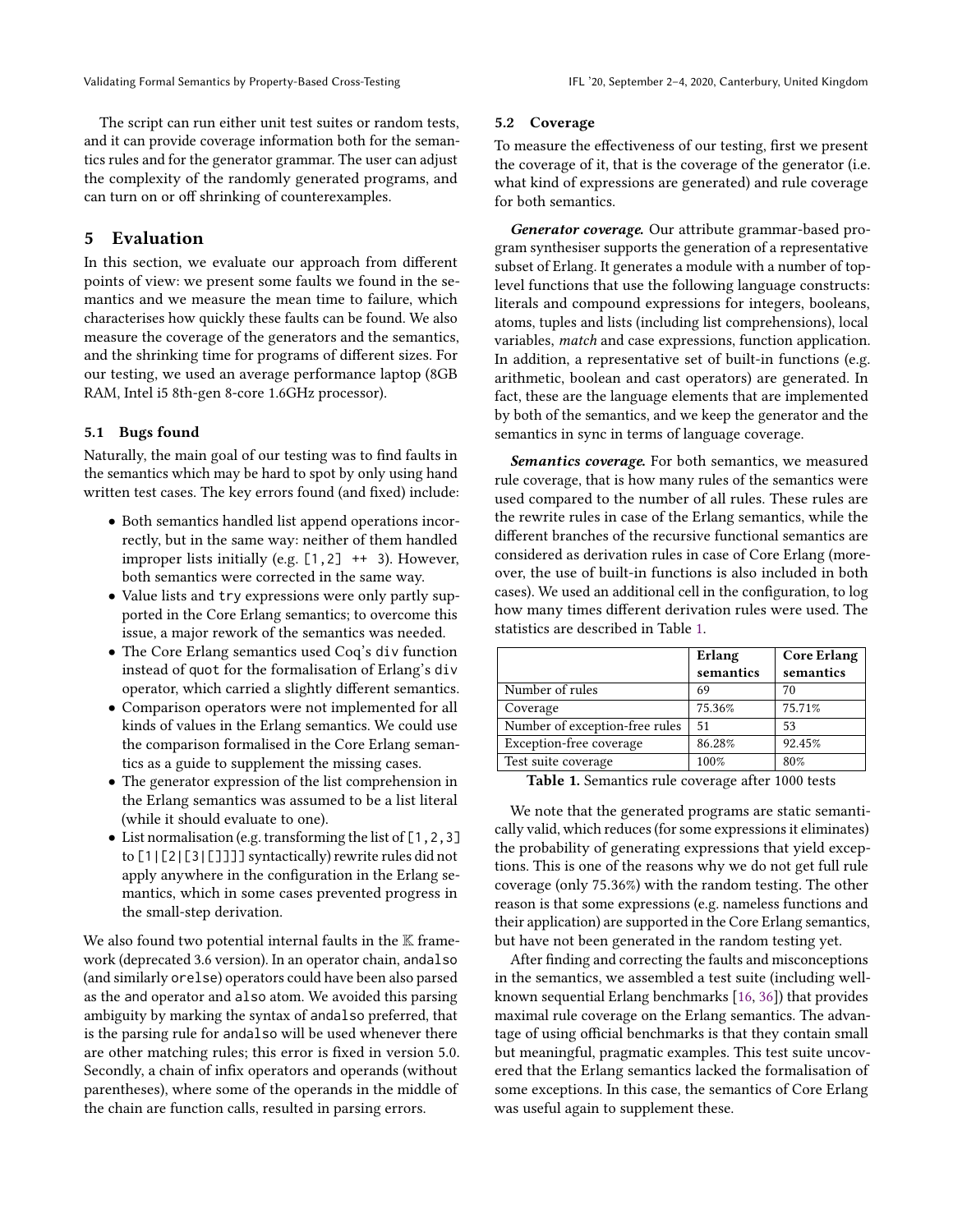| <b>Semantics</b> | Error type                                           | Time (s) | Number of tests |
|------------------|------------------------------------------------------|----------|-----------------|
| Core Erlang      | Wrong addition                                       | 148.523  | 38.4            |
| Core Erlang      | Missing rem                                          | 17.812   | 4,4             |
| Core Erlang      | Wrong case guard semantics                           | 4.56     | 1               |
| Core Erlang      | Environment is not updated in let                    | 5.705    | 1.4             |
| Core Erlang      | Div instead of quot                                  | 800.445  | 204             |
| Core Erlang      | Wrong app                                            | 214.048  | 54.64           |
| Core Erlang      | Division by zero                                     | 10.98    | 2.65            |
| Erlang           | List normalisation without anywhere                  | 15.886   | 4               |
| Erlang           | Missing rem                                          | 15.556   | $\overline{4}$  |
| Erlang           | Wrong addition                                       | 21.756   | 4.5             |
| Erlang           | Wrong rewrite rule for app                           | 14.052   | 3.25            |
| Erlang           | List comprehension wrong guard                       | 317.24   | 81.56           |
| Erlang           | Generator of list comprehension assumed to be a list | 22.473   | 5.68            |
| Erlang           | Wrong tuple comparison                               | 205.497  | 53              |

Table 2. Mean time to failure using few hundred LOC programs

While we reached the maximal rule coverage on the Erlang semantics (at least together with the test suite), we cannot say the same about the Core Erlang semantics, where only 80% of the rules were covered by the test suite.

Although every kind of expression (formalised in the Core Erlang semantics) is translated from Erlang (based on our observations), this does not imply maximal rule coverage of the Core Erlang semantics. Actually, there is a simple explanation: during the translation process of the Erlang code, among other transformations, the evaluation order of parameters is explicitly determined by nested let expressions in Core Erlang (see Section 3) and for case expressions, the compiler generates a "catch-all" clause where an exception is thrown. That is, we cannot produce Core Erlang code translated from Erlang such that an exception occurs during the evaluation of parameters, or because there was no matching clause in the case expression; for these corner cases we needed to write tests by hand in Core Erlang which can be included in this testing process only for the semantics of Core Erlang.

The general message of this observation is that when there are two languages, say  $L_1$  and  $L_2$ , and  $L_1$  can be translated to  $L_2$ , it should be considered whether all kinds of expressions or statements can be translated from  $L_1$  to  $L_2$ . Moreover, even if this is the case, it does not necessarily mean that full rule coverage on  $L_1$  semantics guarantees full rule coverage on  $L_2$  semantics.

#### 5.3 Execution Speed

The other important aspect of effectiveness is execution speed. We re-injected some of the bugs mentioned above and we measured the average time and the average number of test cases until the error was found (mean time to failure). We provide two different measurements in the next paragraphs (the terminology in Table 3 will be used to denote program complexity). Thereafter, we also discuss the shrinking speed.

| <b>Size</b> | <b>LOC</b> | AST node count   AST height |         |
|-------------|------------|-----------------------------|---------|
| small       | 19.65      | 407.7                       | 123.27  |
| medium      | 83.63      | 2233.29                     | 680.06  |
| large       | 161.02     | 4033.29                     | 1227.94 |
| T 11 20     |            |                             |         |

Table 3. Size terminology

Generating only large programs. The statistics about the re-injected bugs are described in Table 2. These measurements represent our initial approach only using large random programs, and do not include the time of shrinking.

The mean times as well as the number of tests needed to trigger particular bugs shows significant differences. This is because some of the bugs can be hidden (e.g. the difference between div and quot during evaluation only appears when one of their parameters is negative) while others are easy to encounter (e.g. missing rem operation appears every time such a construct is evaluated).

To speed up execution, the Core Erlang semantics was extracted to Haskell; moreover, the generator for random programs was extended with options to configure the shape of generated programs (e.g. size, number of binary operators and compound expressions, etc.):

- Recursion depth limit determines how many times a recursive rule can be used within an expression.
- Expression size determines the complexity of base values and the size of collections.
- Recursive rule probability determines the probability of using recursive rules over base cases.

Testing with programs of different sizes. Using the extracted Haskell semantics and adjusting the options mentioned above and the recursion depth limit of the generator (which allows us to set the size of generated programs), we managed to speed up the process to find specific faults. We present our preliminary results in Table 4 targeting two specific bugs.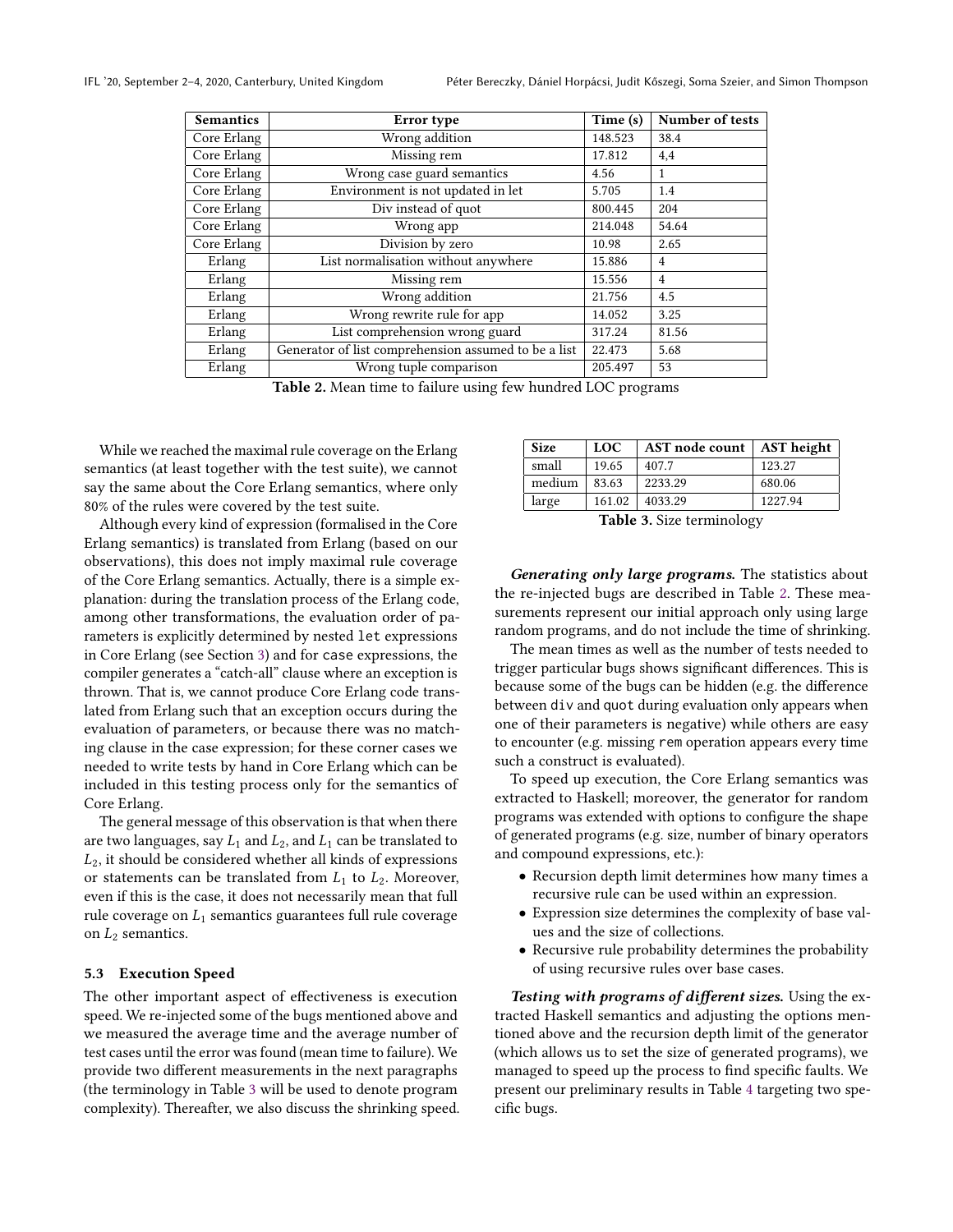| <b>Semantics</b> | Error type          | Program size | Time (s) | Number of tests |
|------------------|---------------------|--------------|----------|-----------------|
| Core Erlang      | Missing rem         | small        | 26.96    | 6.44            |
| Core Erlang      | Missing rem         | medium       | 12.89    | 3.63            |
| Core Erlang      | Missing rem         | large        | 12.66    | 3.33            |
| Core Erlang      | Div instead of quot | small        | 560.89   | 167.33          |
| Core Erlang      | Div instead of quot | medium       | 250.11   | 62.5            |
| Core Erlang      | Div instead of quot | large        | 218.47   | 50.83           |

Table 4. Mean time to failure using programs of different sizes

As the preliminary data suggests, we managed to improve our initial corresponding results, even in case of generating large programs. Moreover, while program size grows, the number of tests and time to find the failure decreases. This is because the execution path contains more and more language constructs to evaluate. On the other hand, the decrease in time is less and less significant as the size grows, so it does not worth testing with very large programs.

| Program size | Shrinking time (s) |
|--------------|--------------------|
| small        | 126.83             |
| medium       | 177.55             |
| large        | 978.47             |

Table 5. Mean shrinking time for programs of different sizes

**Shrinking speed.** We have measured the shrinking speed of the counterexamples depending on their size (Table 5). Not surprisingly, these showed exponential growth as the size increased. From the point of view of execution times, it is worth generating medium-sized programs, and shrinking them to discover well-hidden errors in the semantics; however, for simpler bugs, it is more efficient to use small random programs which can be understood without shrinking.

We should also note that the use of the inductive big-step semantics would have increased the execution time by orders of magnitude, given that the computer would not have run out of memory first. Just to mention concrete numbers, for a smaller Erlang program (around one hundred lines of code) which contained only arithmetic operations, the Core Erlang inductive semantics execution run for 30 minutes on average.

#### 6 Conclusion and Future Work

In conclusion, we have described an approach to validating formal semantics by testing them against each other and a reference implementation in a property-based setting, combining a number of semantics validation methods. The grammar-based random generator for test programs uses well-defined rules for simplifying counterexamples. We applied our approach to testing Erlang and Core Erlang semantics against the reference implementations of these languages, also covering technical issues such as the efficient execution of formal semantics. We evaluated our approach, measuring its performance and coverage.

We found that our testing approach is effective and useful. Property-based testing excels in finding "sneaky" problems (e.g. using div or quot in the Core Erlang semantics to formalise Erlang's div), and the automatic simplification of counterexamples is invaluable in these cases. In addition, cross-testing allows us to solve similar problems in both semantics the same way, and one semantics definition can aid the rectification of the other.

We have also found some disadvantages of the approach. Full rule coverage for the higher level language semantics does not ensure full rule coverage in the translation language semantics; in such cases, additional tests must be written for the latter (Core Erlang in our case). Furthermore, when applying moderate shrinking rules, simplification of large programs takes an unreasonable amount of time; this needs tweaking the generator to promote smaller syntax trees.

We are working on speeding up the testing process: we are porting the Erlang semantics to the latest version of the K framework, and fine-tuning the generator to get more exhaustive coverage with smaller but more complex programs (see preliminary data in Table 4). We will also investigate QuickCheck's parallel testing capabilities for scalability.

In the future, we plan to increase the language coverage of the semantics and the generator, including concurrency features of Erlang and Core Erlang. Our long-term goal is to use the validated formalisations of these languages for reasoning about behaviour-preservation of program transformations.

#### Acknowledgments

This work has been supported by the European Union, cofinanced by the European Social Fund projects EFOP-3.6.2- 16-2017-00013, "Thematic Fundamental Research Collaborations Grounding Innovation in Informatics and Infocommunications (3IN)" and "Integrált kutatói utánpótlás-képzési program az informatika és számítástudomány diszciplináris területein (Integrated program for training new generation of researchers in the disciplinary fields of computer science)", No. EFOP-3.6.3-VEKOP-16-2017-00002.

It has also received support from the National Research, Development and Innovation Fund of Hungary, financed by the Thematic Excellence Programme TKP2020-NKA-06 (National Challenges Subprogramme) scheme, project "Application Domain Specific Highly Reliable IT Solutions".